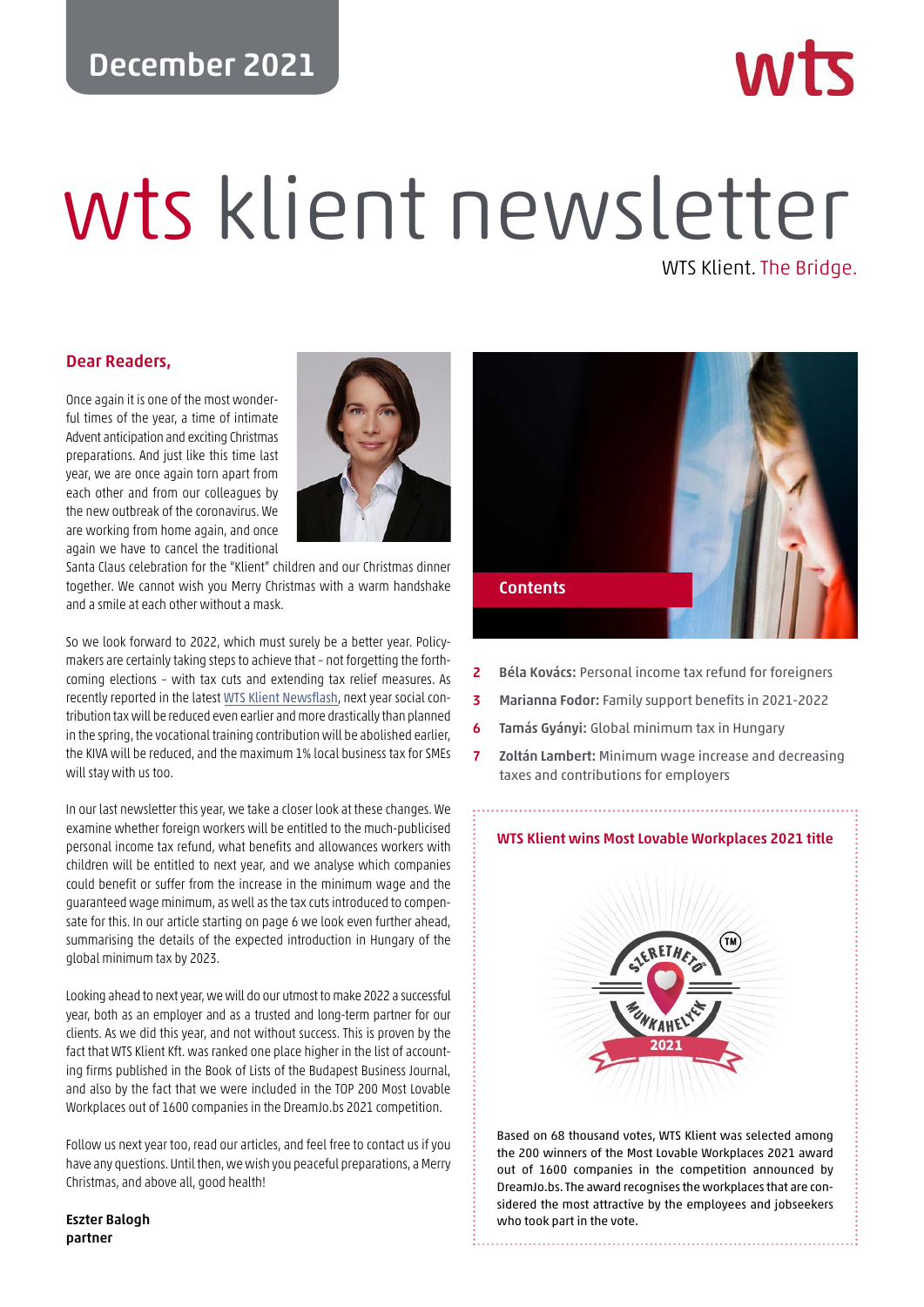# Personal income tax refund for foreigners in Hungary

How much is refundable to whom, and from what?

### Author: **Béla Kovács** bela.kovacs@wtsklient.hu



Personal income tax refund is currently one of the hottest topics in the Hungarian media. You can read and hear about them everywhere: parents raising children can expect their refunds soon, and the tax authority is already prepared for the February 2022 payments. However, let's take a closer look at some of the cases of who and what is refunded. Are [foreign employees](https://wtsklient.hu/en/2020/03/24/expat-worker/) entitled to a personal income tax refund, and if so, under what conditions?

### **Who is eligible for a tax refund?**

Personal income tax refund is essentially **available to private individuals who are entitled to family tax allowance for at least one day in 2021, and who earn income forming part of their consolidated tax base**, such as income from employment, contract fees or renting property in the given year. It is important to note that no refunds are available for income taxable separately (e.g. real estate sales). However, you can get a refund, for example, if you are a sole trader in the low tax bracket and entitled to [family](https://wtsklient.hu/en/2021/02/23/personal-income-tax-base-allowances/) [tax allowance](https://wtsklient.hu/en/2021/02/23/personal-income-tax-base-allowances/).

So the key to all this is being eligible for family tax allowance. In most cases, **people entitled to family allowance** (in Hungarian családi pótlék) **are also entitled to family tax allowance in Hungary**, and thus to the tax refund. In the case of parents raising their child/children together, both spouses are eligible, irrespective of whether they are life partners or married.

### **How much are we talking about?**

The personal income tax refund amount is the personal income tax base for 2021 less any allowance, **up to a maximum of HUF 809,000** (roughly EUR 2,225) **per entitled person**. [For low tax](https://wtsklient.hu/en/2020/12/04/low-tax-bracket-entities/) [bracket entities](https://wtsklient.hu/en/2020/12/04/low-tax-bracket-entities/) one quarter of the tax paid in is refunded, subject to the above limit in the case of hybrid employment status during the year, such as when the taxpayer is both an employee and a

low tax bracket entity in parts of the year. If both parents qualify then both are entitled to the tax refund, even if, in practice, only one parent claims the family tax allowance.

### **As a foreigner, am I entitled to a personal income tax refund?**

Yes, if you are entitled to the family allowance and you are a private individual entitled to claim relief. To examine the latter question, we refer to Section 1/A (3) of the Personal Income Tax Act. According to said Act, non-resident individuals are entitled to Hungarian tax allowance **if their domestic taxable income reaches 75% of their total income for the fiscal year** (including income taxable in any other state). Please note that in order to qualify for the Hungarian family tax allowance, the individual must not be entitled to such or a similar relief in the other state during the tax year under consideration.

### **Am I also entitled to a personal income tax refund in Hungary if I am a foreigner working for a Hungarian company as an employee?**

Yes, if the 75% condition described above is met and you are entitled to family allowance in Hungary. In such cases,**the tax authority will make an automatic refund based on data received from the employer**by 15 February 2022, and the amount of the "advance" can be changed when the tax return is prepared and submitted.

### **I am posted to Hungary as a foreigner for an uninterrupted duration of two years, I am still employed by my employer in Germany, and I pay my own personal income tax quarterly. Am I eligible for the tax refund?**

If you qualify for the allowance detailed above during the [posting](https://wtsklient.hu/en/2019/05/21/tax-risks-of-foreign-postings/) (as a non-resident under the 75% rule), then yes. However, in this case, since the tax authority does not receive income data

WTS Klient. The Bridge. 2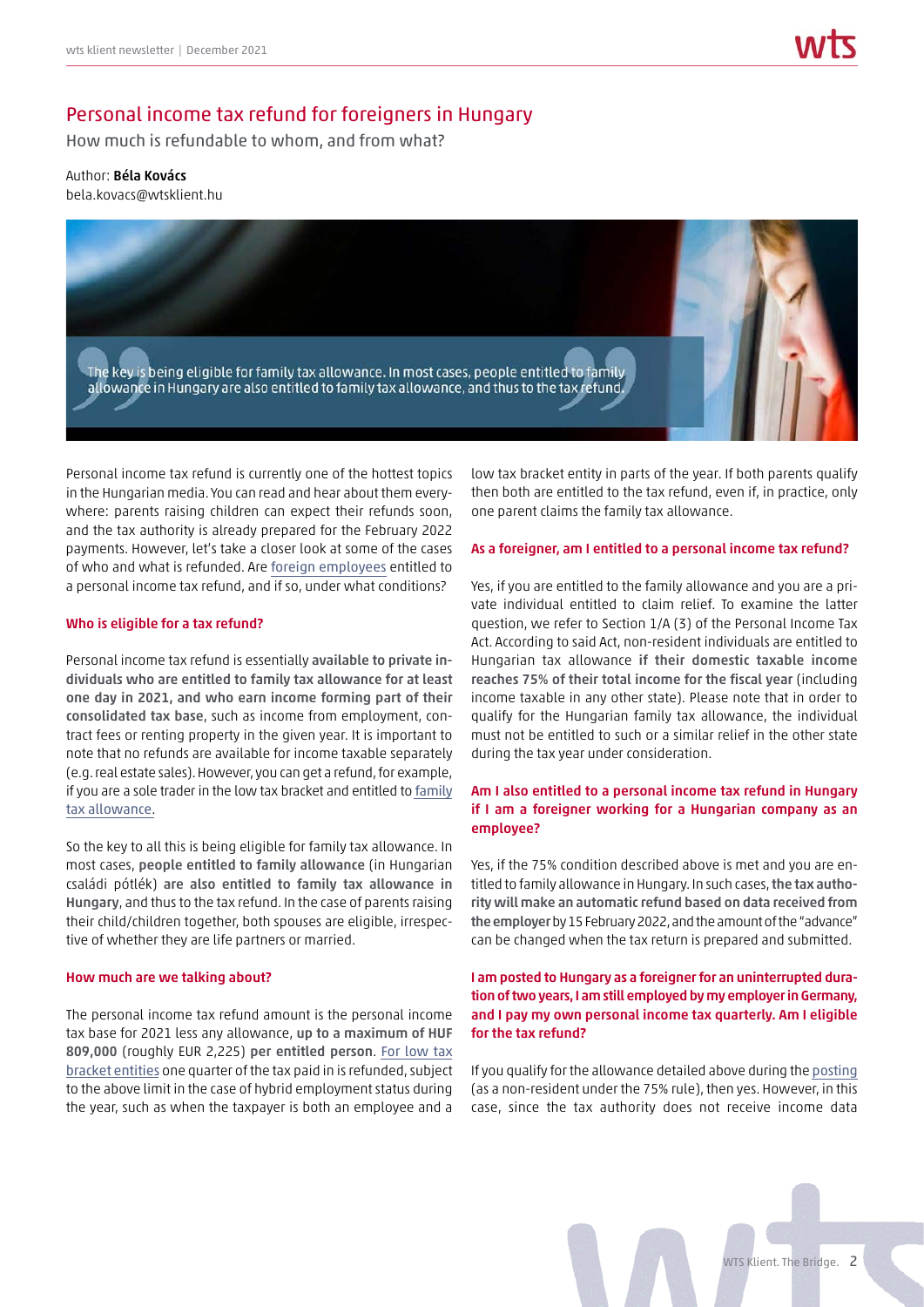from a Hungarian employer, it cannot make an automatic refund. Therefore, the amount of the personal income tax refund **must be indicated in the annual personal income tax return**. In this case, the tax authority will pay the amount indicated in the tax return on 1 March 2022 at the earliest.

# **Expat taxation consulting**

WTS Klient Hungary has substantial expertise with regard to [the taxation of expat workers.](https://wtsklient.hu/en/services/expat-taxation-consulting-and-compliance-work-tax-returns/) If you have questions regarding this topic, you can count on a full analysis and professional answers from our colleagues. Please feel free to contact us.

### **→ Our expert**



### **Béla Kovács**

senior manager Telephone: +36 1 887 3730 bela.kovacs@wtsklient.hu

# **Education**

- **»** economist
- **»** tax advisor
- **»** certified VAT expert

### **Specialisations**

- **»** tax advisory in all tax types
- **»** value added tax planning
- **»** tax authority inspections
- **»** preparation and reviews of transfer pricing documentation
- **»** due diligence

# **Languages**

Hungarian, German, English

### **Latest publications**

- **»** One story ends, another [begins: the tax consequences](https://wtsklient.hu/en/2021/01/15/tax-consequences-of-brexit/) of Brexit
- **»** Are you an expat worker in Hungary? Be aware of the [following before filing your](https://wtsklient.hu/en/2020/03/24/expat-worker/) returns in Hungary!
- **»** [Basic information about](https://wtsklient.hu/en/2019/06/11/basic-information-about-postings/) postings

- $\mathcal{A}$ -

# Family support benefits in 2021-2022

Scope of benefits grows again

### Author: **Marianna Fodor**

marianna.fodor@wtsklient.hu



Two years ago we [summarised](https://wtsklient.hu/en/2019/03/05/family-benefits/) what the main and most frequent family support benefits are in Hungary. Yet we are now quite used to the **amounts changing every year**, what is more, **the scope of the benefits and the rights to family support benefits also vary**. It is certainly not always easy to navigate through the changes, so

below we give an overview of what benefits and allowances parents and employees are entitled to in 2021 and 2022, and what benefits subject to preferential tax rates for some enterprises might possibly expect.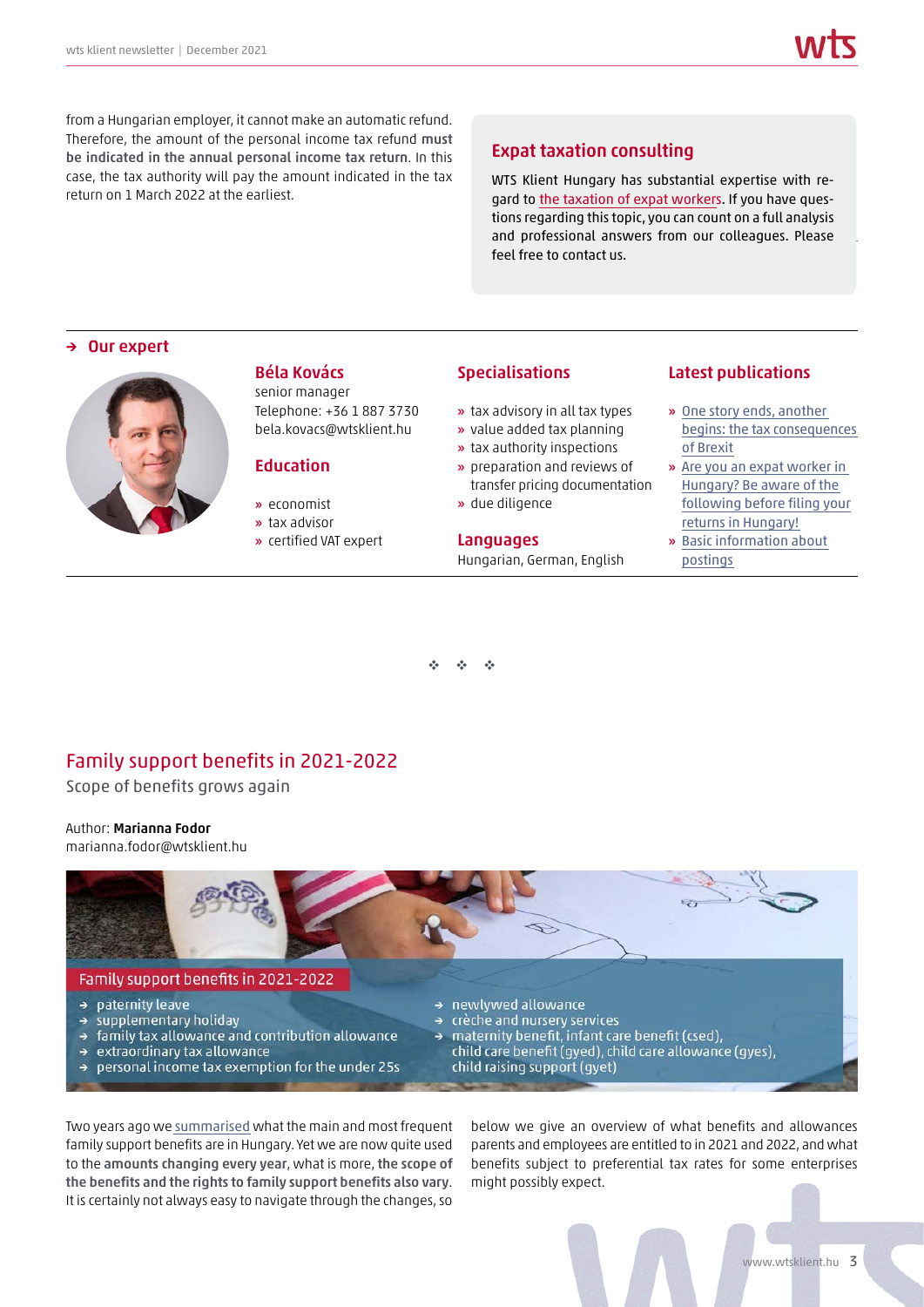Following the birth of their child,**fathers are entitled to five days of paid leave**, which they may take in one or in several parts until the end of the second month after the child is born. Any income and taxes related to this period of supplementary leave are reimbursed to the employer by the Hungarian State Treasury.

### **Supplementary leave for children**

In Hungary, both parents have the right to claim extra paid leave based on the number of children they have, which amounts to **two days for one child, four days for two children, and six days for three or more children**. This supplementary leave may first be claimed by parents in the year the child is born, and for the last time in the year the child turns 16.

### **Family tax allowance**

Individually or on a shared basis, parents can reduce their consolidated personal income tax base based on the number of children they have. This means the personal income tax base may be reduced by as much as HUF 66,670 (roughly EUR 184) per month with one child, by HUF 133,333 (roughly EUR 368) per child per month with two children, and by HUF 220,000 (roughly EUR 608) per child per month with three or more children. With regard to the amount of tax this translates to a reduction of **HUF 10,000, HUF 20,000 and HUF 33,000** (roughly EUR 28, 55 and 91) per eligible dependant. Parents can also claim the family tax allowance from the  $91<sup>st</sup>$  day of the pregnancy.

If the personal income tax base is not enough to claim the entire family tax relief, parents **may use this allowance** (family contribution allowance) **for their social security contribution. From 1 July 2020, the previous 1,5% labour market contribution became part of the social security contribution**, increasing the basis of the allowance.

Here we need to mention the **newlywed allowance** too, which can be claimed by couples for 24 months after the wedding where this is the first marriage for at least one of the spouses. Individually, or together, the couple can claim a monthly total **tax base allowance of HUF 33,000** (roughly EUR 92), which in practice reduces tax by HUF 5,000 (roughly EUR 14) – regardless whether the couple claims the family tax relief or not.

### **Extraordinary tax refund**

Until 15 February 2022, families with children can receive an [extra](https://wtsklient.hu/en/2021/11/02/personal-income-tax-refund/)[ordinary tax refund](https://wtsklient.hu/en/2021/11/02/personal-income-tax-refund/). This tax refund is available for all parents with children eligible for the family tax allowance, and relates to tax paid in 2021 for the following activities: **independent and non-independent activity, tax on other income, two-thirds of the simplified contribution to public revenues (EKHO), and onequarter of the 2021 itemised tax of KATA business-owners** raising children. However, personal income tax can be refunded at most up to the tax on the average annual wage calculated based on data from December 2020. The state refunds **up to HUF 809,000** (roughly EUR 2,237) as a maximum each to parents paying personal income tax and those under the EKHO scheme.

### **Personal income tax allowance for the under 25s**

Another new element to the family support benefits affects [those](https://wtsklient.hu/en/2021/05/05/allowance-for-young-people-under-25/) [under 25.](https://wtsklient.hu/en/2021/05/05/allowance-for-young-people-under-25/) From 1 January 2022, people under 25 **do not have to pay personal income tax on their income forming part of the consolidated tax base**, i.e. on their wage income, and **on income** from other non-independent activity and certain independent activities (e.g. fees for services, entrepreneurial income, etc.). There is a **ceiling** here too. This means that personal income tax does not have to be paid up to an amount corresponding to the average national gross wage published by the Hungarian Central Statistical Office for full-time employees in July of the previous year multiplied by the number of entitlement months; the exemption from personal income tax does not apply to any wage in excess of this amount.

### **Crèche and nursery**

Crèche [and nursery services](https://wtsklient.hu/en/2017/01/17/tax-free-payment-nursery-creche-costs-employers/) for employees' children may be reimbursed as **tax-free benefits** based on an invoice, up to the amount of the cost incurred.

### **Back-to-school vouchers**

In previous years, back-to-school vouchers for primary or secondary school children were a popular element of the fringe benefit system. However, this type of benefit is now **subject to the same tax rate as wages**.

### **Family allowance**

Family allowance is the most traditional of family support benefits in Hungary. The state provides a family allowance for parents from the birth of their child until the child finishes his or her education, but no later than the school year in which he / she turns 20. The amount of the family allowance has not changed for several years, and payments will continue in 2022 as well. It amounts to **HUF 12,200** (roughly EUR 34) **for one child, HUF 13,300** (roughly EUR 37) **per child in the case of two children, and HUF 16,000** (roughly EUR 44) **per child if there are three or more children**. Parents raising children on their own – or if the child is ter-minally ill or seriously disabled – are eligible for a higher family allowance.

### **Maternity benefit**

Women who attended prenatal care at least four times during their pregnancy are eligible for a state-granted maternity benefit amounting to **HUF 64,125** (roughly EUR 177) in 2021 and 2022, or HUF 85,500 (roughly EUR 236) in the case of twins.

### **Family support benefits for childcare**

**Infant care benefit (csed)** is provided for women who had social security for at least 365 days within the two years prior to their child's birth. Infant care benefit is provided for the duration of maternity leave, i.e. for 168 calendar days.

**Child care benefit (gyed)** is provided until the child turns two, and is paid to women who had social security for at least 365 days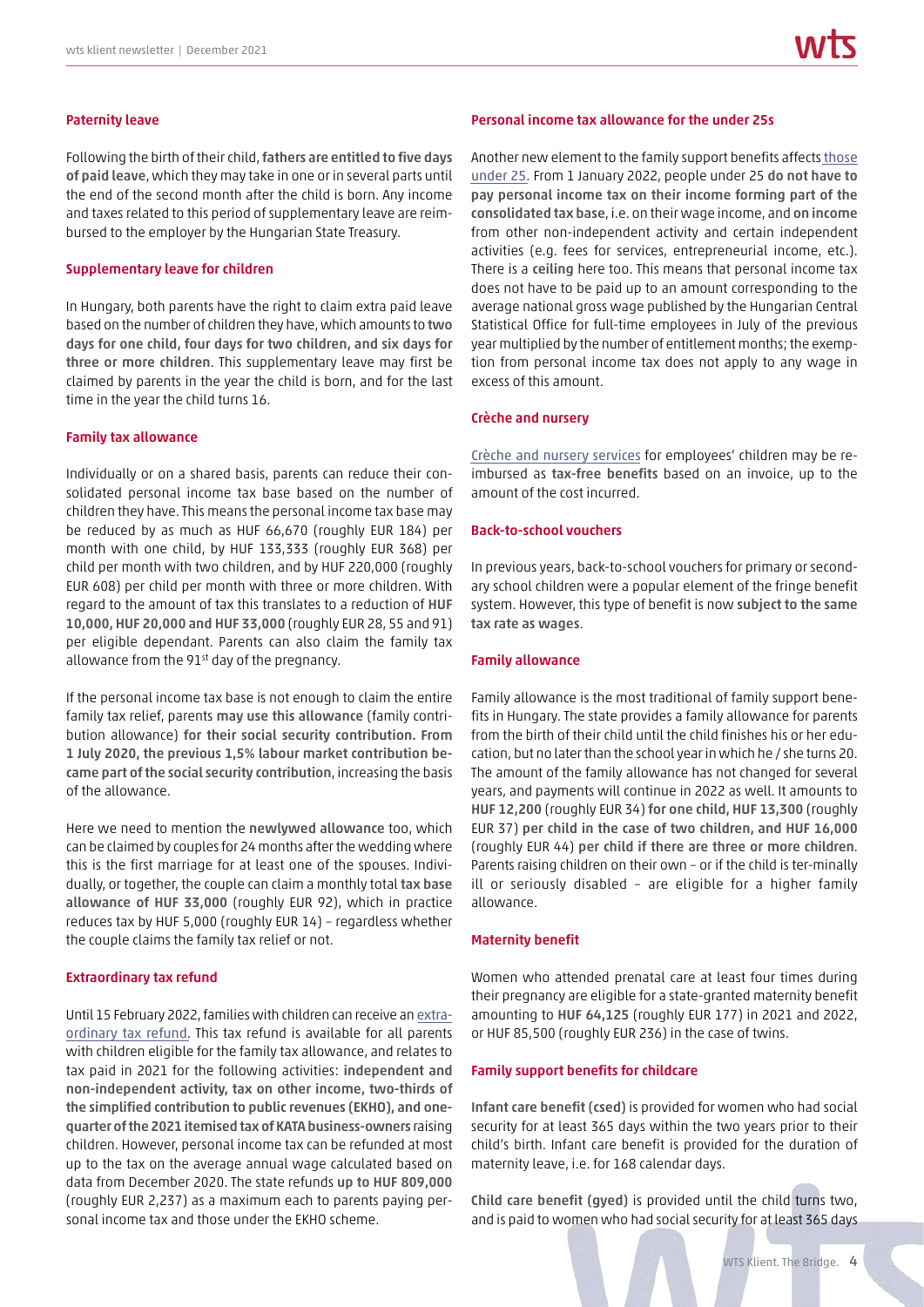within the two years prior to the child's birth. In 2021 the ceiling for the child care benefit was set at HUF 234,360 (roughly EUR 648) per month. As a result of the increase in the minimum wage to HUF 200,000 (roughly EUR 553), the child care benefit in 2022 will be capped at HUF 280,000 (roughly EUR 774). With child care benefit [the mother is entitled to work regular hours](https://wtsklient.hu/en/2014/01/06/gyed-extra-avagy-jobban-megeri-gyermeket-vallalni/) after her child turns six months old.

**Child care allowance (gyes)** amounts to HUF 28,500 (roughly EUR 79) per child per month in 2021, and this is unlikely to change in 2022 either. With the child care allowance, similarly to the child care benefit, the mother is entitled to work regular hours after the child turns six months old. Parents or grandparents are eligible to receive the child care allowance until the child turns three.

In 2021 and 2022, parents and grandparents raising three or more children may claim **child raising support (gyet)** of HUF 28,500 (roughly EUR 79) per month while the youngest child is aged

between three and eight. With child raising support, however, the parent or grandparent can only work 30 hours a week, or work from home without any working-hour restrictions.

# **Payroll**

The types of family benefit listed above, applicable in Hungary in 2021 and 2022, are just the most general and typical cases. There are special cases and provisions not elaborated on here, but [our payroll specialists](https://wtsklient.hu/en/services/payroll/) are happy to give you more information for your company about any of the family support benefits available in 2021 and 2022.

### **Our expert**



### **Marianna Fodor**

director – payroll Telephone: +36 1 887 3766 marianna.fodor@wtsklient.hu

### **Education**

- **»** payroll accounting
- **»** social security manager
- **»** tax advisor

### **Specialisations**

- **»** payroll
- **»** social security
- **»** fringe benefit

### **Languages**

Hungarian, English

### **Latest publications**

- **»** [Personal income tax base](https://wtsklient.hu/en/2021/02/23/personal-income-tax-base-allowances/) allowances in Hungary in 2021
- **»** [Health service contribution](https://wtsklient.hu/en/2019/05/28/health-service-contribution/)
- **»** From 2019, employees who are pensioners drawing a direct pension do not have to [pay contributions in Hungary](https://wtsklient.hu/en/2019/01/22/pensioners-drawing-a-direct-pension/)



### **The latest WTS Global Newsletters have been released**

# wts global **WTS** Value Added Tax Newsletter wts global November 2021 **WTS** Transfer Pricing Newsletter

November 2021

**WTS Customs** Newsletter

wts global

The fourth edition of the WTS Global VAT Newsletter in 2021 provides respective global insights as well as the latest insights on changes in jurisdiction in terms of VAT and GST in seven countries: Austria, France, Germany, Hungary, Poland, Romania and Ukraine. You can download the newsletter in PDF format here: [WTS Global VAT Newsletter #4/2021](https://wtsklient.hu/wp-content/uploads/2021/11/wts-vat-newsletter-4-2021.pdf)

In the third edition of the WTS Global Transfer Pricing Newsletter in 2021 WTS experts from 15 countries provided an update on recently introduced transfer pricing legislations and cases, specifically the adoption of certain OECD guidelines. You can download the newsletter in PDF format here: [WTS Global TP Newsletter #3/2021](https://wtsklient.hu/wp-content/uploads/2021/12/wts-newsletter-tp-3-2021.pdf)

The third WTS Global Customs Newsletter this year shares with you news on trade and customs developments from all over the world and reflects the typical issues that we see discussed internationally. You can download the newsletter in PDF format here: [WTS Global Customs Newsletter #3/2021](https://wtsklient.hu/wp-content/uploads/2021/12/wts-global-customs-newsletter-3-2021.pdf)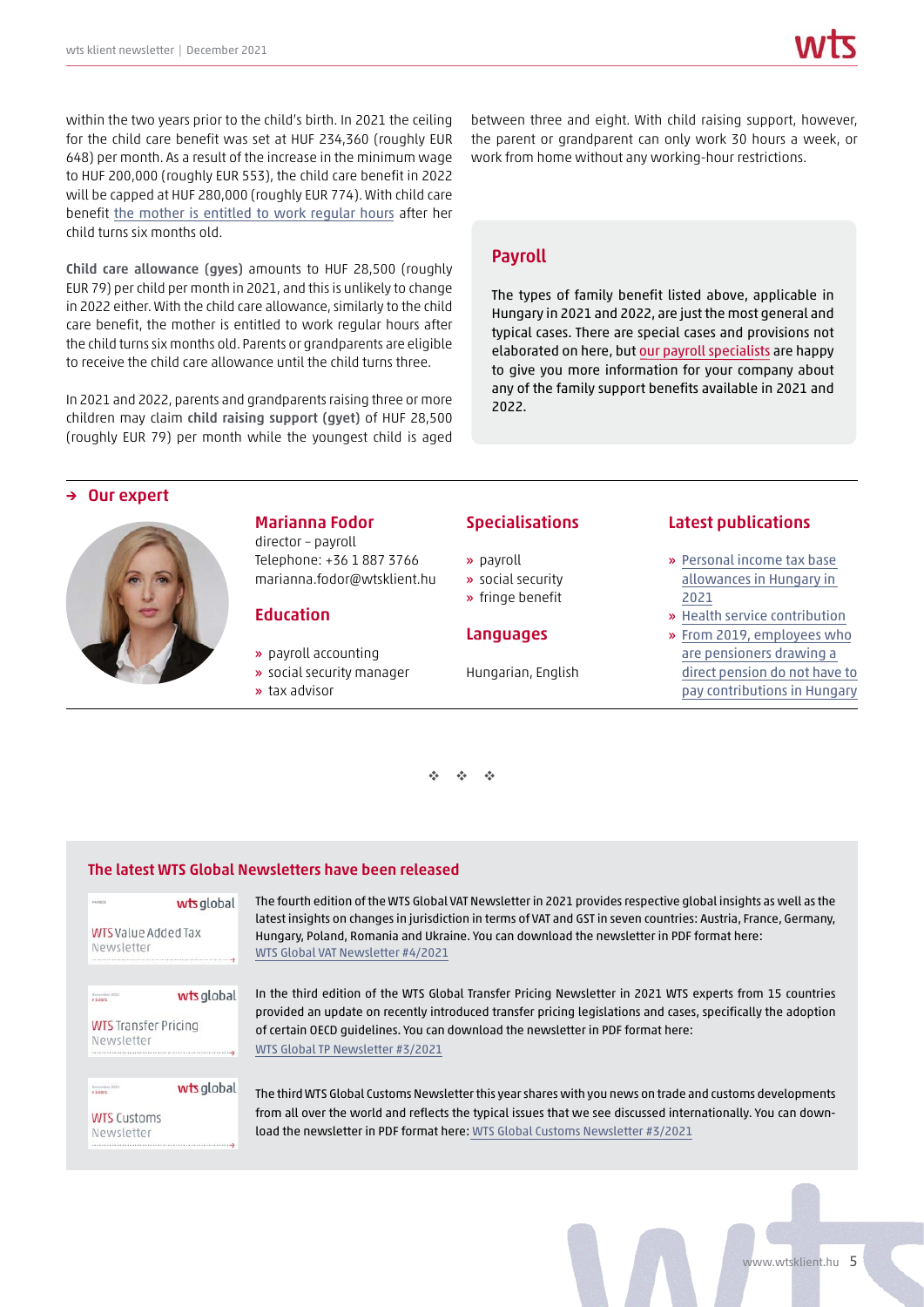# Global minimum tax in Hungary

9% corporate tax – here to stay?

### Author: **Tamás Gyányi**

tamas.gyanyi@wtsklient.hu



The OECD started developing the regulatory framework for a global minimum tax in 2019. As of today, the agreement has been signed by **136 countries** which means that governments will **levy a standard 15% corporate tax** on multinational companies in the future (according to the optimistic scenario, from 2023). This is how the global minimum tax makes tax evasion more difficult for multinational companies, while creating fair taxation. Let's see what it means for Hungary and what we should pay attention to. However, it is important to know that currently we can only talk about drafts and the results of ongoing negotiations, which may change in the future.

### **Whom does the global minimum tax apply to?**

**On 8 October 2021, Hungary** officially announced it would **join** the agreement on the global minimum corporate tax, thus all OECD and G20 countries now support the idea.

The global minimum tax **will only apply to multinational companies with consolidated sales revenues exceeding EUR 750 million**, thus the majority of local enterprises will not be subject to the regulation directly. Government agencies, international organisations, non-profit organisations, defined pension funds or investment funds will not be subject to the regulation.

### **Essence of global minimum tax**

Without a more precise description of the detailed rules that are being developed, the global minimum tax means that **if a foreign subsidiary of a group of companies qualifies as "undertaxed", the tax difference can be collected by the country of the parent company** (income inclusion rule). The minimum tax is based on the data of the group's consolidated financial statements. With regard to the global minimum tax, however, detailed rules are also being developed for cases where this difference can be collected by the countries of the subsidiaries, creating the right of taxation in the country where the income is generated (source country) if the taxation in the country receiving the income is lower (undertaxed payment rule).

### **Conditions in Hungary**

In Hungary, the 9% [corporate tax rate](https://wtsklient.hu/en/2017/06/27/paying-topping-corporate-tax/) would remain in the future and we can apply a **special calculation method** for the substance carve-out. It means that corporate assets and salary payments will be deductible from the tax with a specific calculation method. Companies not engaged in fictitious activities but rather in activities that involve actual payments of assets and wages will be in a more favourable position. **The substance carve-out is 8% of tangible assets and 10% of payroll**. The allowances will apply to a 10-year transitional period and previous rates would fall to 5% in the long run. For Hungary it would definitely be a positive development if – apart from corporate tax – the local business tax or even the innovation contribution could be taken into account when calculating the minimum effective tax rate.

### **Questions about the global minimum tax**

The global minimum tax and the [Multilateral Convention](https://wtsklient.hu/en/2017/06/22/multilateral-convention/), together with the bilateral tax treaties currently in force and the continued on page 7

# **Tax consulting**

From a Hungarian point of view, the number of companies affected by the global minimum tax is very low; companies stepping into the international arena but falling short of the global scale thankfully do not have to apply these rules. However, the changes to the Multilateral Convention will require constant monitoring of legislative changes, and the complexity of global tax calculations will also pose a challenge. The financial managers of multinational companies should definitely consult a [tax expert](https://wtsklient.hu/en/services/tax-consulting/) about the new tax, so please do not hesitate to contact us if you have questions.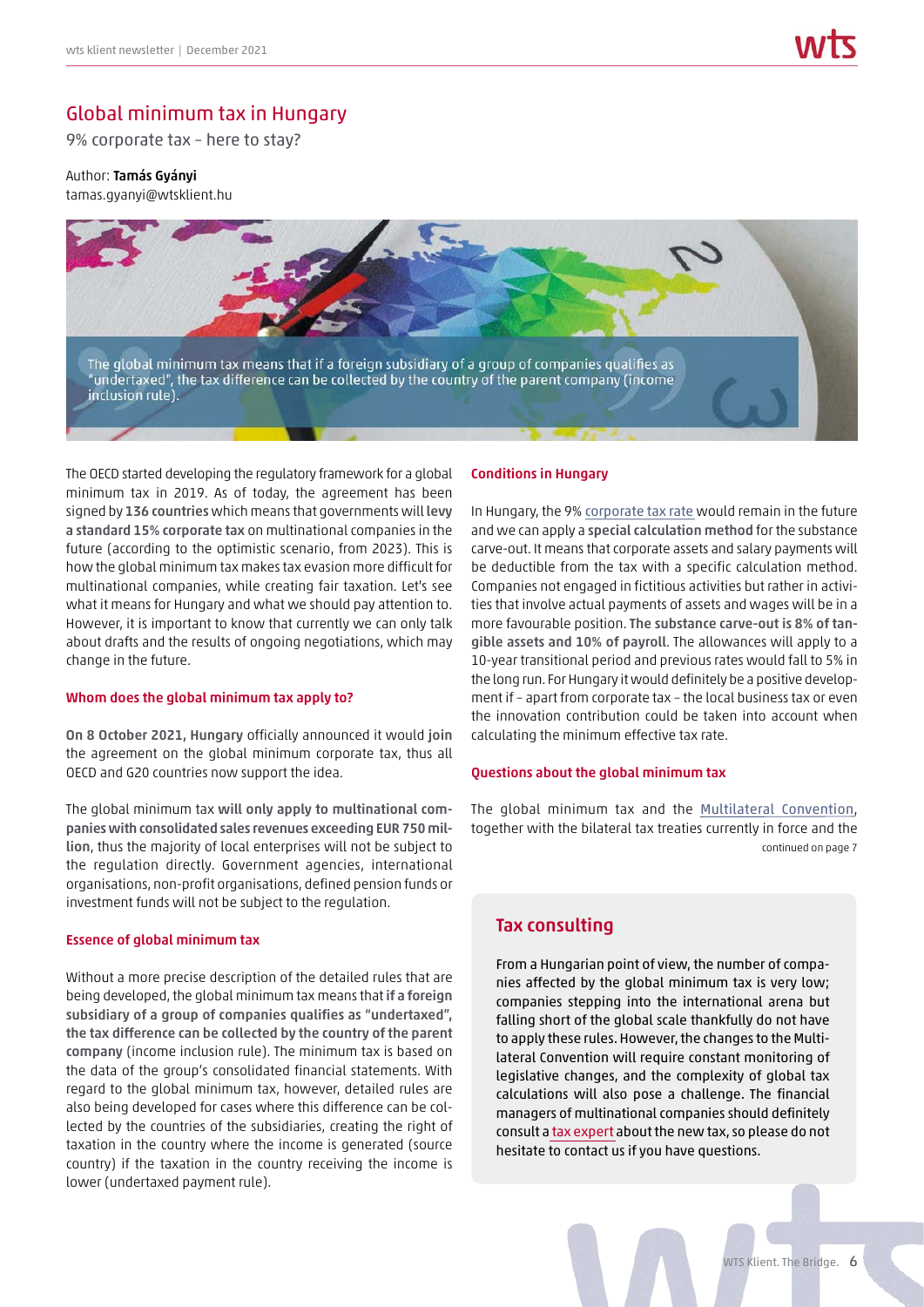mandatory application of [transfer pricing rules](https://wtsklient.hu/en/2017/07/13/tp-policy/), are **expected to lead to very complex international tax situations**. There are also many questions about the bilateral treaties. One only has to think of the open question of what to do with an "obsolete" type of tax defined in a tax treaty signed a long time ago, and what to do

with the **hybrid taxes** that have been introduced in the meantime, which display both sales tax and income tax characteristics. **Tax collection** will not be easy either, since an international tax structure generally does not consist of two countries and two levels but covers many countries and activities.

### **→ Our expert**



### **Tamás Gyányi** partner

Telephone: +36 1 887 3736 tamas.gyanyi@wtsklient.hu

### **Education**

- **»** tax advisor
- **»** certified international tax expert
- **»** certified international indirect tax expert

# **Specialisations**

- **»** tax planning and review of complex tax issues
- **»** due diligence related to acquisitions
- **»** review of intra-group transactions (TP, VAT/supply chain)
- **»** tax advisory related to international postings

### **Latest publications**

- **»** [eVAT: introduction of draft](https://wtsklient.hu/en/2021/09/07/draft-vat-returns/) VAT returns delayed
- **»** [5% VAT on homes it's back](https://wtsklient.hu/en/2020/11/10/5-vat-on-homes/)
- **»** Property transfers between [siblings: duty-free from 8 July!](https://wtsklient.hu/en/2020/07/06/property-transfers-between-siblings/)

### **Languages**

Hungarian, German, English

- $\mathcal{L}_{\mathcal{A}}$ -

# Minimum wage increase and decreasing taxes and contributions for employers

Which companies will benefit and which might suffer from next year's tax changes?

Author: **Zoltán Lambert** zoltan.lambert@wtsklient.hu



Almost hidden among the [Hungarian government's tax changes](https://wtsklient.hu/en/2021/12/06/autumn-tax-amendments/) for 2022 ([personal income tax rebate](https://wtsklient.hu/en/2021/11/02/personal-income-tax-refund/) for parents, [personal income](https://wtsklient.hu/en/2021/05/05/allowance-for-young-people-under-25/) [tax exemption for people under 25](https://wtsklient.hu/en/2021/05/05/allowance-for-young-people-under-25/), etc.) are **provisions** to reduce the tax and related contributions burden on **employers** by **lowering the additional costs resulting from the minimum wage increase**. What are these measures and how do they affect the staff costs incurred by companies? Do these measures benefit or hinder companies depending on their size? These are the questions I will be seeking to answer in this article.

### **What could be the impact of the minimum wage increase?**

The minimum wage increase from a gross HUF 167,400 (roughly EUR 457) to HUF 200,000 (roughly EUR 547) – both the almost HUF 33,000 (roughly EUR 90) rise and the 20% difference – is the **most significant** measure in Hungary **over the last decade** to improve the incomes of the lowest paid employees. The **increase** in the guaranteed wage minimum for skilled workers from the gross HUF 219,000 (roughly EUR 600) to HUF 260,000 (roughly EUR 710)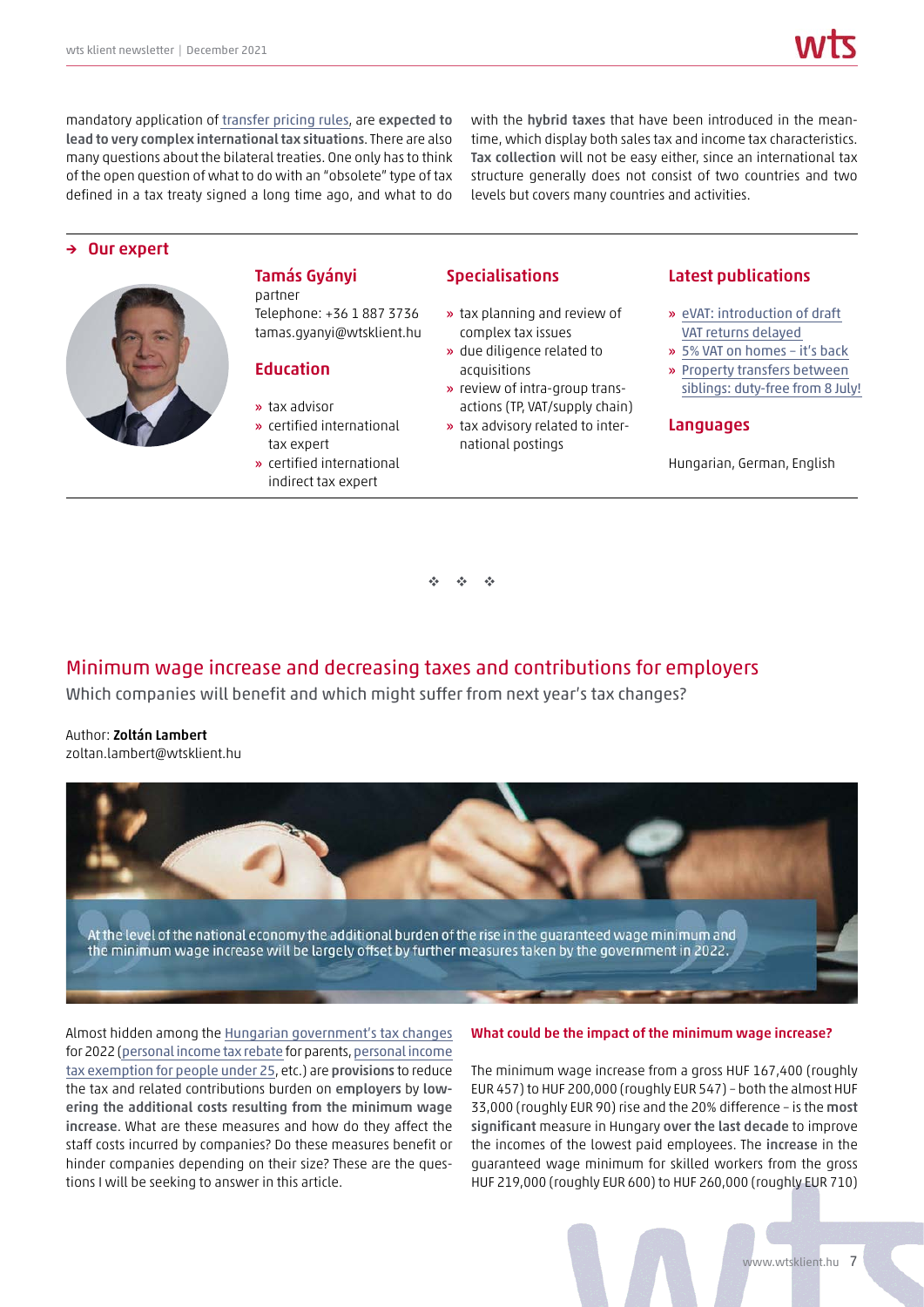is also significant. With these two measures, the government would **have imposed burdens on employers** leading to a large number of them being forced into near bankruptcy or having to implement significant redundancies.

**To avoid** this, **the government abolished the 1.5% vocational training contribution,reduced the social contribution tax** by 2.5 percentage points **to 13% and lowered the small business tax rate from 11% to 10%**. This latter measure was adopted because in Hungary, small and medium-sized enterprises registered under the small business tax pay social contribution tax on their employees through the small [business](https://wtsklient.hu/en/2020/10/13/small-business-tax/) tax. Since the size of the cost savings achieved by these measures will depend to a large extent on how many people the employers have on the books, and the composition of their income, it is difficult to determine the winners and potential losers of this package. Based on some assumptions, the following picture emerges.

### **What does this mean for a specific company?**

If we simplify the situation by assuming that the rise in the guaranteed wage minimum and the minimum wage increase resulted in an average additional cost of HUF 40,000 (roughly EUR 110) per employee per month, and assuming that the average gross monthly income of employees not in these two categories is around HUF 400,000 (roughly EUR 1,100), then we can conclude the following: if for every two lower-income employees (2 x HUF 40,000 – roughly EUR 2 x 110 – extra costs) there are five higher-income workers (5 x HUF 16,000 – roughly EUR 5 x 44 – cost reduction) in a company, the measures will not have affected the company's costs. If the proportion of employees earning the minimum wage or the guaranteed wage minimum is higher than the above, the firm may face additional costs. If the proportion is lower, it will save costs.

Of course, this rough calculation could be inaccurate because it assumes that the **wages of higher-paid employees** do not increase. Yet it is precisely the rise in the guaranteed wage minimum and the minimum wage increase that could force these companies to raise the salaries of their higher-paid employees above the average. If we assume that the company would have applied a salary increase of around 5% for all its employees even without the government's measures, the calculation above changes and a further 4-5% is added to the 5% salary increase for those having a higher income (depending on the proportion of the minimum wage and guaranteed wage minimum earners), because the reduction in taxes and contributions for such a large additional increase will offset the additional burden of the gross wage increase. I would not make any predictions as to whether a 9-10% salary increase is sufficient at a company, or whether the rise in the guaranteed wage minimum and the minimum wage increase might substantially reduce or eliminate the income advantage of those in higher salary categories, which might justify higher salary increases at these levels as well.

### **Is there any difference depending on the size of the company?**

In general perhaps, the larger a company the more likely it is that they employ a smaller proportion of employees earning the minimum wage or the guaranteed wage minimum. This suggests that **small and medium-sized enterprises are more affected** by the rise in the guaranteed wage minimum and the minimum wage increase.

**This disadvantage is addressed by** the government's measure to extend to 2022 the **local business tax** [ceiling](https://wtsklient.hu/en/2021/01/14/business-tax/) at 1% introduced for 2021 to small and medium-sized enterprises with fewer than 250 employees and annual net sales revenue or total assets of no more than HUF 4 billion (roughly EUR 11 million).

Again, I am making the following assumptions based on a rough calculation.

A typical Hungarian company that meets the above criteria has net sales revenue of HUF 2 billion (roughly EUR 5.5 million), its local business tax base is 50% of sales revenue, and 50% of its 80 employees earn the minimum wage or the guaranteed wage minimum. In this example, the additional cost of HUF 40,000 (roughly EUR 110) per month as calculated in the previoussection of this article will be HUF 1.6 million (roughly EUR 4,400) per month for 40 employees, resulting in an additional cost of about HUF 20 million (roughly EUR 54,200) per year. The 4% tax and contribution saving for the company's higher-paid employees amounts to HUF 640,000 (roughly EUR 1,750) per month, or about HUF 7.5 million per year. The company's local business tax will generate additional savings of HUF 10 million (roughly EUR 27,300) per year compared to the maximum rate of 2%. In total, the government's package of measures will reduce the company's earnings by HUF 2.5 million (roughly EUR 6,800).

However, assuming again that the company would have decided to raise the salaries of its higher-paid employees by 5% even without the government's measures, the savings of a few hundred thousand HUF (roughly a few thousand EUR) from a fourpercentage-point **reduction in taxes and contributions would mitigate the above-mentioned deterioration in earnings**.

continued on page 9

# **Tax planning and consulting based on international and Hungarian standards**

If you are uncertain about how your company will be affected by the rise in the guaranteed wage minimum and the minimum wage increase as well as the tax measures to compensate for them, and you need an expert to help you optimise your employees' wages in 2022, our [colleagues](https://wtsklient.hu/en/services/tax-planning-and-consulting-based-on-international-and-hungarian-standards/) are here to help.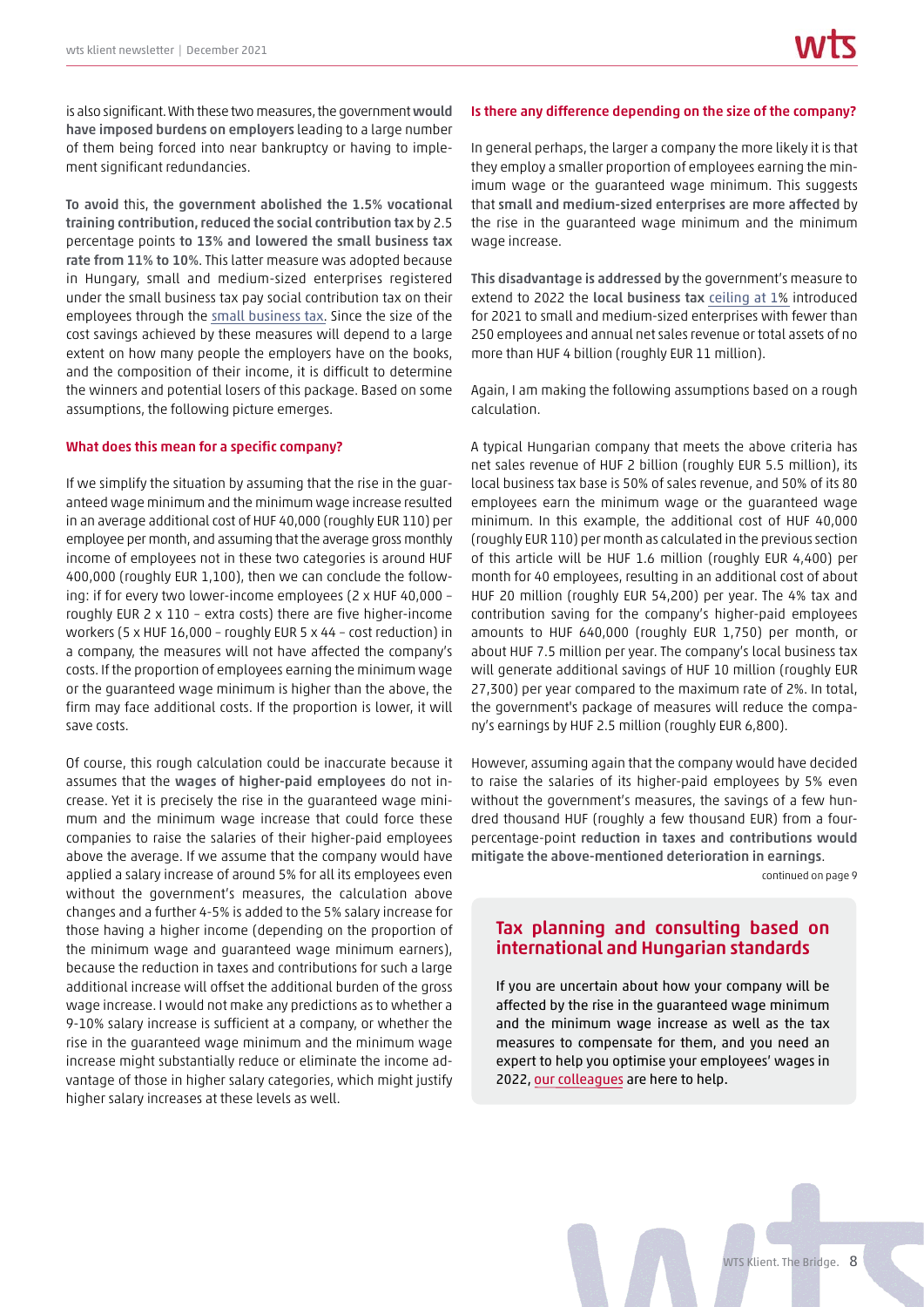### **What does this mean for the national economy?**

Of course, the above examples do not mean that there cannot be companies, or even entire sectors, that will incur much higher additional costs than the average as a result of the government's package of measures. A number of other market conditions can also affect the profitability of companies. At the level of the

national economy, however, we can probably say that **the additional burden of the rise in the guaranteed wage minimum and the minimum wage increase will be largely offset by further measures taken by the government** in 2022.

# **→ Our expert**



# **Zoltán Lambert**

managing partner Telephone: +36 1 887 3711 zoltan.lambert@wtsklient.hu

### **Education**

- **»** economist
- **»** certified tax advisor
- **»** certified international tax expert

### **Specialisations**

- **»** tax advisory in all tax types
- **»** tax optimization and tax planning
- **»** income tax audits and investigation
- **»** due diligences

### **Languages**

Hungarian, German, English

### **Latest publications**

- **»** [Timing difficulties of cor](https://wtsklient.hu/en/2021/05/06/corporate-tax-allocations-in-hungary/)porate tax allocations in **Hungary**
- **»** [A few thoughts on choosing](https://wtsklient.hu/en/2020/10/13/small-business-tax/) the small business tax
- **»** Tax and social security rev[enues of the 2020 Hungarian](https://wtsklient.hu/en/2020/04/07/2020-hungarian-budget/) budget in the shadow of the coronavirus